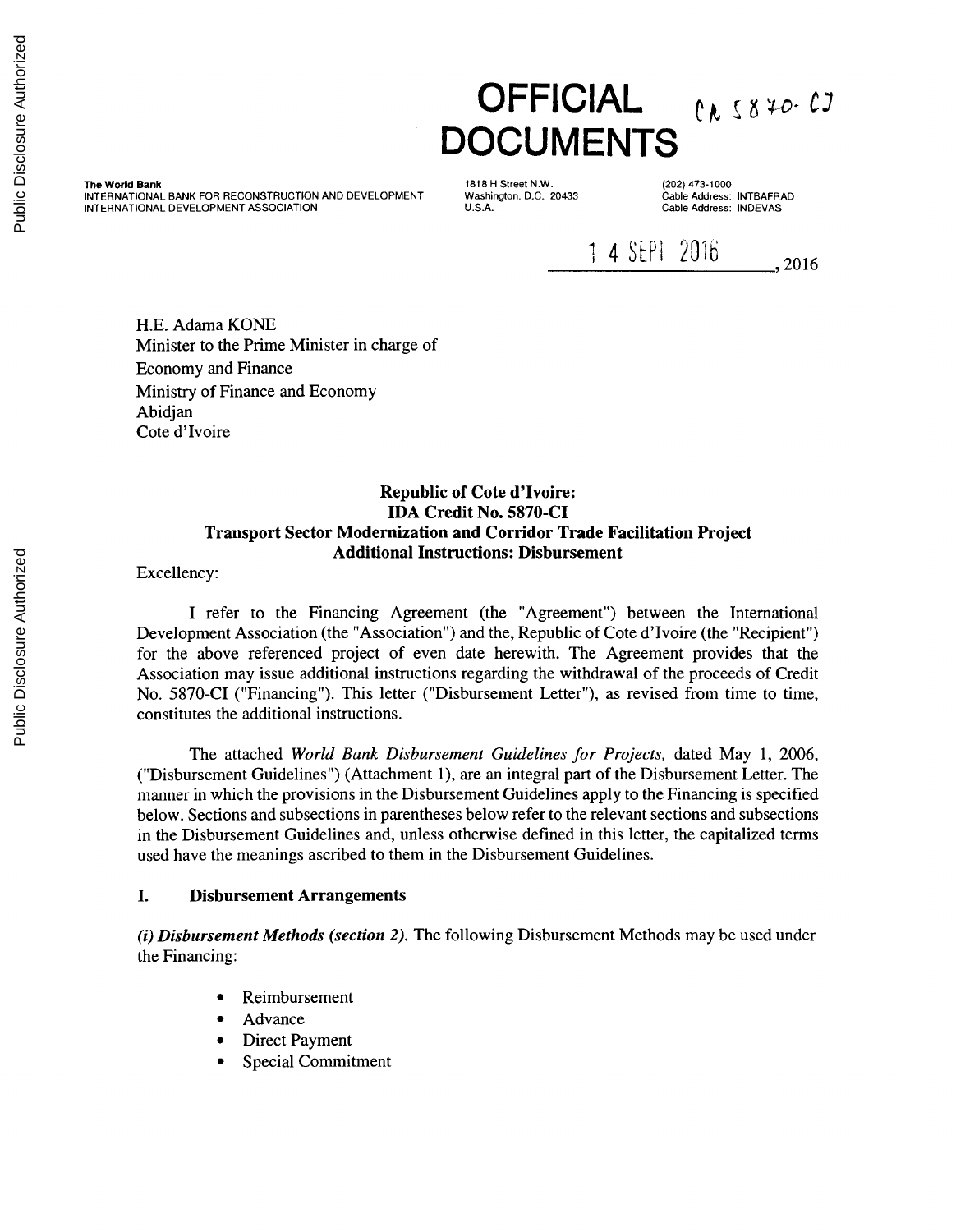*(ii) Disbursement Deadline Date (subsection 3.7).* The Disbursement Deadline Date is 4 months after the Closing Date specified in the Financing Agreement. Any changes to this date will be notified by the Association.

(iii) *Disbursement Conditions (subsection 3.8)*. Please refer to the Disbursement Conditions in Section IV.B. of Schedule 2 to the Financing Agreement.

#### II. Withdrawal of Financing Proceeds

(i) *Authorized Signatures (Subsection 3.1).* A letter in the Form attached (Attachment 2) should be furnished to the Association at the address indicated below providing the name(s) and specimen signature(s) of the official(s) authorized to sign Applications:

> The World Bank, Resident Mission Abidjan, Republic of Cote d'Ivoire Attention: Mr. Pierre Laporte, Country Director

*(ii) Applications (Subsections 3.2* - *3.3).* Please provide completed and signed Applications for Withdrawal, together with supporting documents and applications for special commitments, together with a copy of the commercial bank letter of credit to the address indicated below:

> The World Bank Loan Department 13th Floor - Delta Center, Menengai Road Upper Hill - P.O. Box 30577-00100 Nairobi Kenya -Tel +254 20 2936 000

*(iii) Electronic Delivery (subsection 3.4)* The World Bank may permit the Recipient to electronically deliver to the World Bank Applications (with supporting documents) through the World Bank's Client Connection, web-based portal. The option to deliver Applications to the World Bank by electronic means may be effected if: (a) the Recipient has designated in writing, pursuant to the terms of subparagraph (i) of this Section, its officials who are authorized to sign and deliver Applications and to receive secure identification credentials ("SIDC") from the World Bank for the purpose of delivering such Applications by electronic means; and (b) all such officials designated by the Recipient have registered as users of Client Connection. If the World Bank agrees, the World Bank will provide the Recipient with Tokens for the designated officials. Following which, the designated officials may deliver Applications electronically by completing Form 2380, which is accessible through Client Connection (https://clientconnection.worldbank.org). The Recipient may continue to exercise the option of preparing and delivering Applications in paper form. The World Bank reserves the right and may, in its sole discretion, temporarily or permanently disallow the electronic delivery of Applications by the Recipient.

*(iv) Terms and Conditions of Use of SJDC to Process Applications.* By designating officials to use SIDC and by choosing to deliver the Applications electronically, the Recipient confirms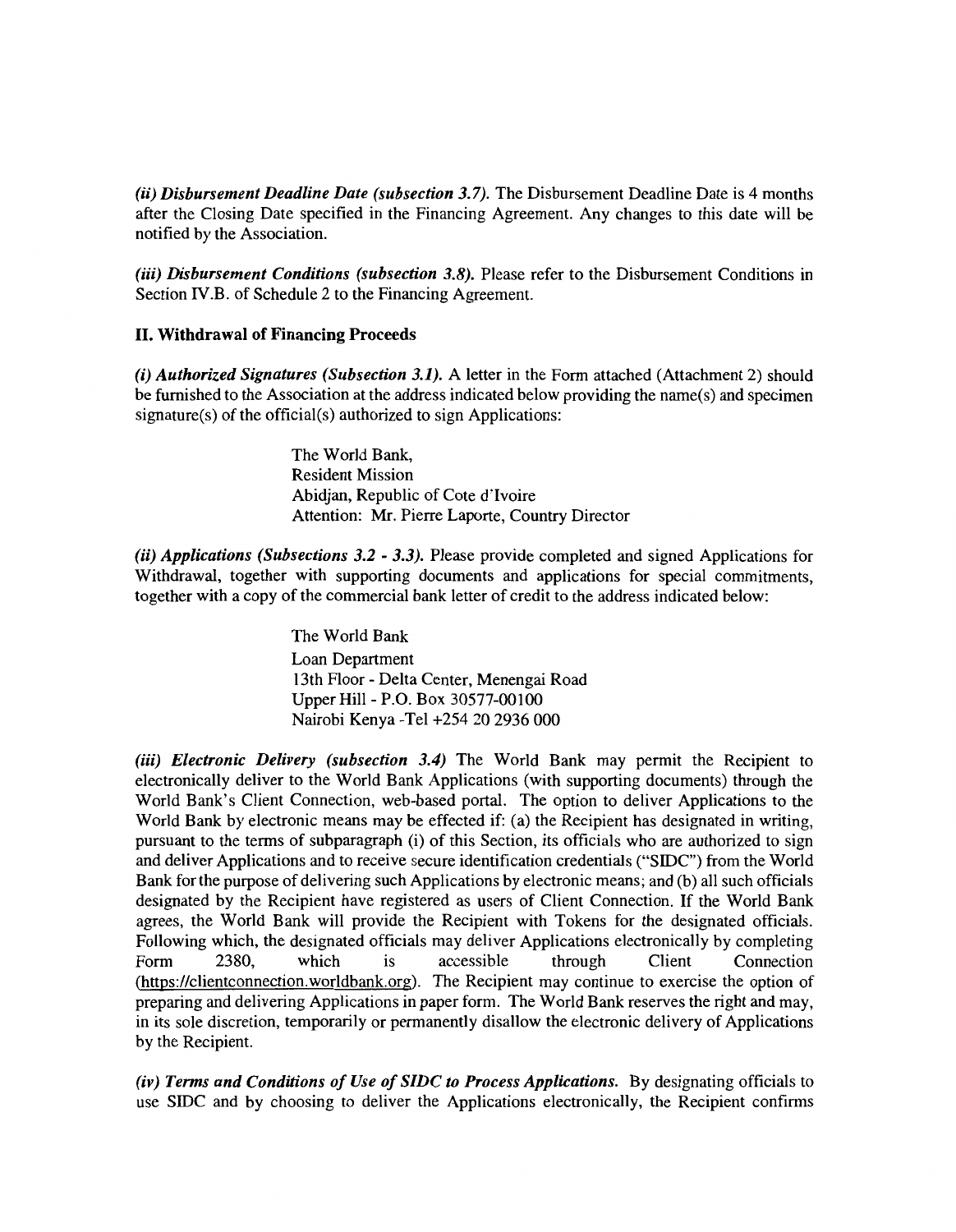through the authorized signatory letter its agreement to: (a) abide by the *Terms and Conditions of Use of Secure Identification Credentials in connection with Use of Electronic Means to Process Applications and Supporting Documentation* ("Terms and Conditions of Use of Secure Identification Credentials") provided in Attachment 3; and (b) to cause such official to abide by those terms and conditions.

*(v) Minimum Value of Applications (subsection 3.5).* The Minimum Value of Applications for direct payment and special commitment is CFAF 200,000,000.

- *(vi) Advances (sections 5 and 6).* 
	- *Type of Designated Account (subsection 5.3): Segregated* 
		- o *To be managed by the* Emergency Infrastructure Rehabilitation Project *(EIRP) Project Coordination Unit* within the Ministry of Economic Infrastructure
	- *Currency of Designated Account (subsection 5.4):* CFAF
	- *Financial Institution at which the Designated Account Will Be Opened (subsection 5.5):* BCEAO Abidjan
	- *Ceiling (subsection 6.1): CFAF 1,400,000,000*

#### III. Reporting on Use of Financing Proceeds

*(i) Supporting Documentation (section 4).* Supporting documentation should be provided with each application for withdrawal as set out below:

#### • *For request for reimbursement and for reporting eligible expenditures paid from the Designated Accounts:*

- o Customized Statement of Expenditure in the form attached (Attachment 4A) for expenditures under Category 2 of Section IV.A.2 of Schedule of the Financing Agreement
- o Statement of Expenditure in the form attached (Attachment 4b) for all other expenditures;
- *For requests for Direct Payment (to be made only under exceptional basis):* records evidencing eligible expenditures, e.g., copies of receipts, supplier invoices and documentary evidence of delivery and the Recipient's acceptance of contracted goods or services.

*(ii) Frequency of Reporting Eligible Expenditures Paid from the Designated Account (subsection 6.3):* Monthly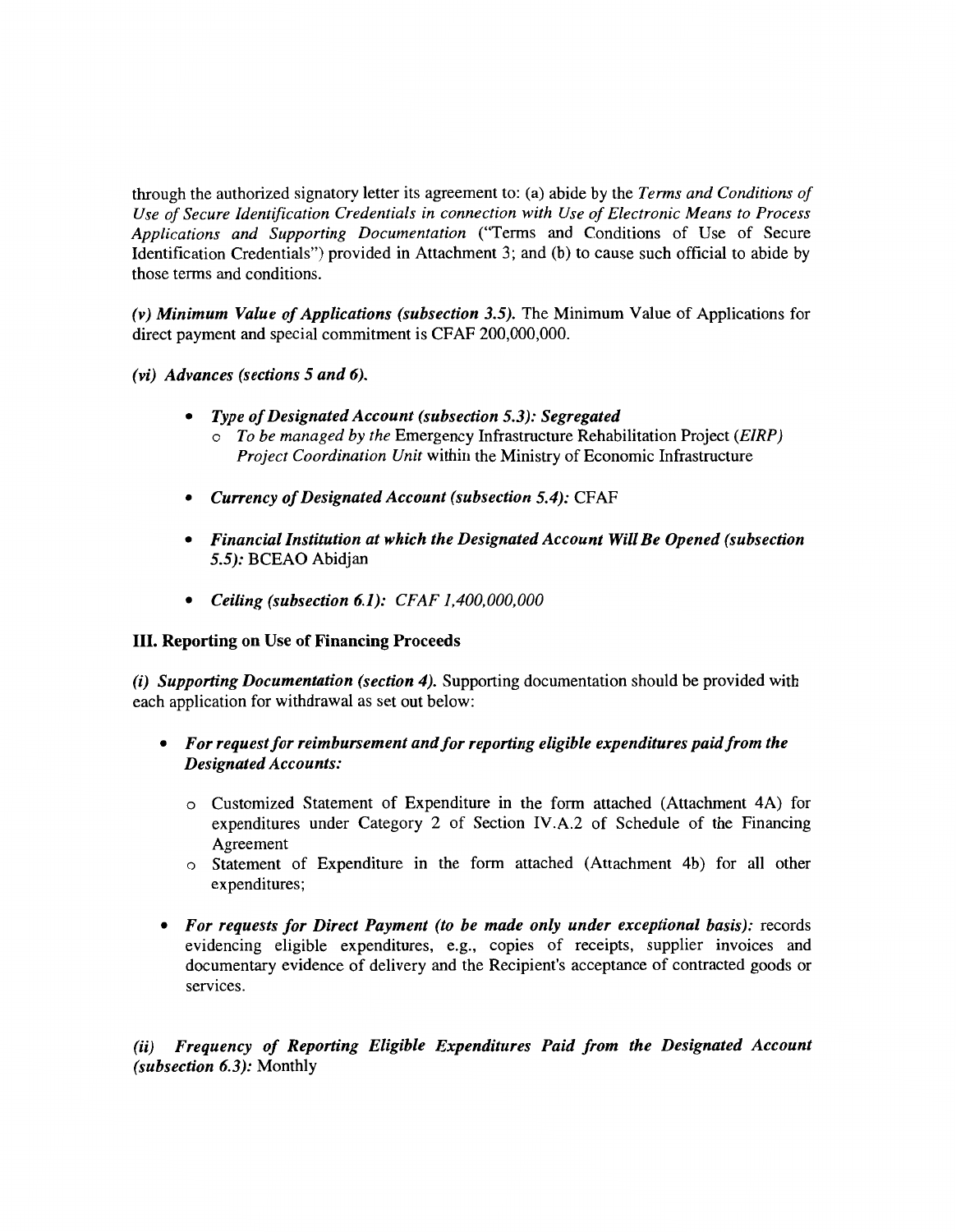(iii) *Other Supporting Documentation Instructions* All other supporting documentation for SOEs should be retained by the project management or Recipient and must be made available for review by periodic World Bank missions and internal and external auditors.

#### IV. Other Disbursement Information

Funds from the Designated Accounts may be transferred to Transaction Accounts in local currency to meet eligible expenditures, provided that transactions and balance in this account are included in all project financial reports and in the Designated Accounts reconciliation.

#### V. Other Important Information

For additional information on disbursement arrangements, please refer to the Disbursement Handbook available on the Association'; public website at https://wwxw .worldbank.org and its secure website "Client Connection" at https://clientconnection.worldbank.org. Print copies are available upon request.

From the Client Connection website, you will be able to prepare and deliver Applications, monitor the near real-time status of the Financing, and retrieve related policy, financial, and procurement information.

If you have not already done so, the Association recommends that you register as a user of the Client Connection website (https://clientconnection.worldbank.or). From this website you will be able to prepare and deliver Applications, monitor the near real-time status of the Financing, and retrieve related policy, financial, and procurement information. All Recipient officials authorized to sign and deliver Applications by electronic means ire required to register with Client Connection before electronic delivery can be affected. For more information about the website and registration arrangements, please contact the Association by email a clientconnection@worldbank.org.

If you have any queries in relation to the above, please contact Faly Diallo, Finance Officer at LOA-AFR@worldbank.org using the above reference.

Very truly yours,

INTERNATIONAL DEVELOPMENT ASSOCIATION

 $By  $g$$ 

Country Director for Cote d'Ivoire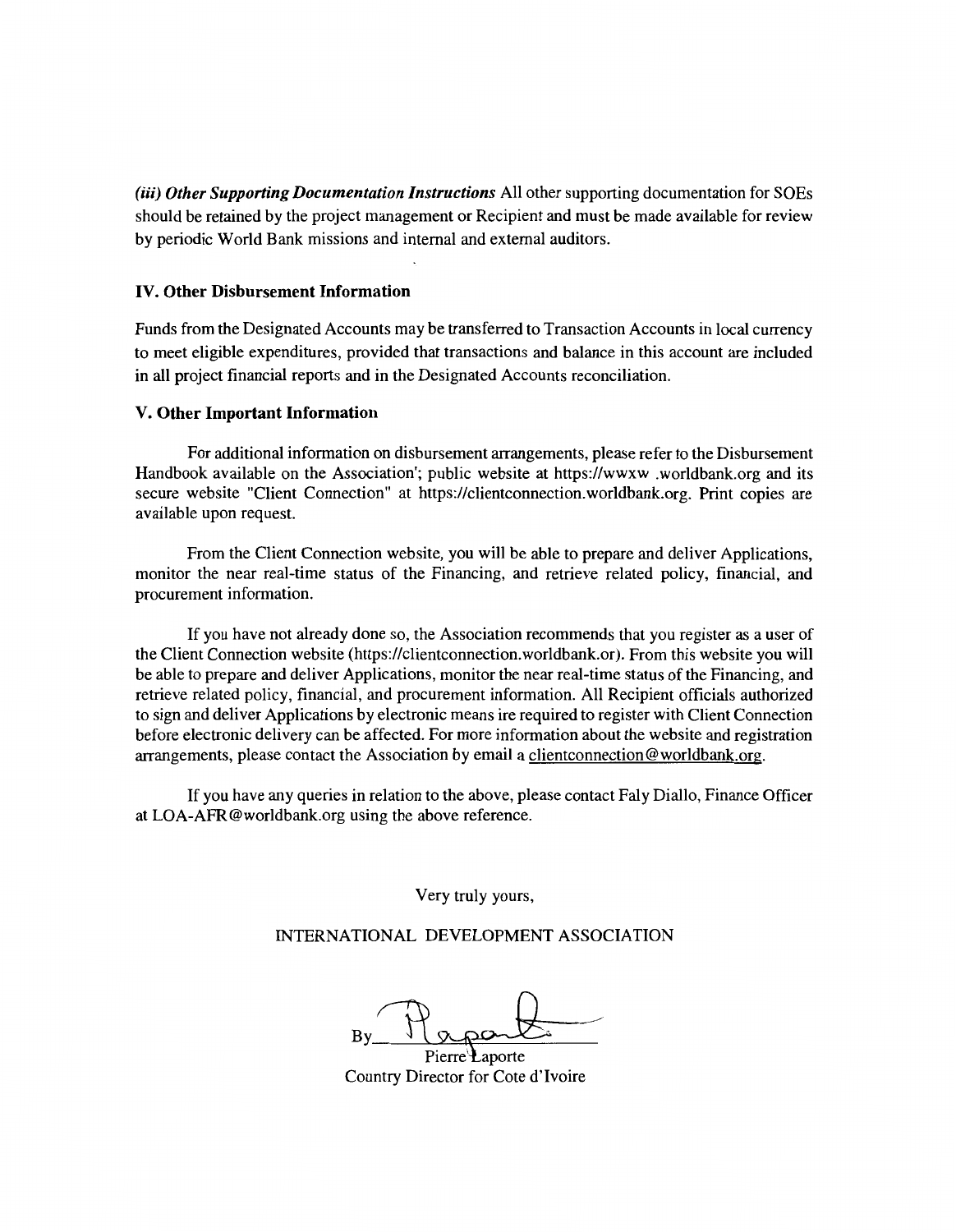

- $W \setminus 1$ . *World Bank Disbursement Guidelines for Projects*, dated May 1, 2006
	- 2. Form for Authorized Signatures
	- 3. *Terms and Conditions of Use of Secure Identification Credentials in connection with Use of Electronic Means to Process Applications and Supporting Documentation, dated March 1,* 2013
	- 4.
- a. Customized Statement of Expenditure in the form attached (Attachment 4A) for expenditures under Category 2 of Section IV .A.2 of Schedule of the Financing Agreement
- b. Form of Statement of Expenditure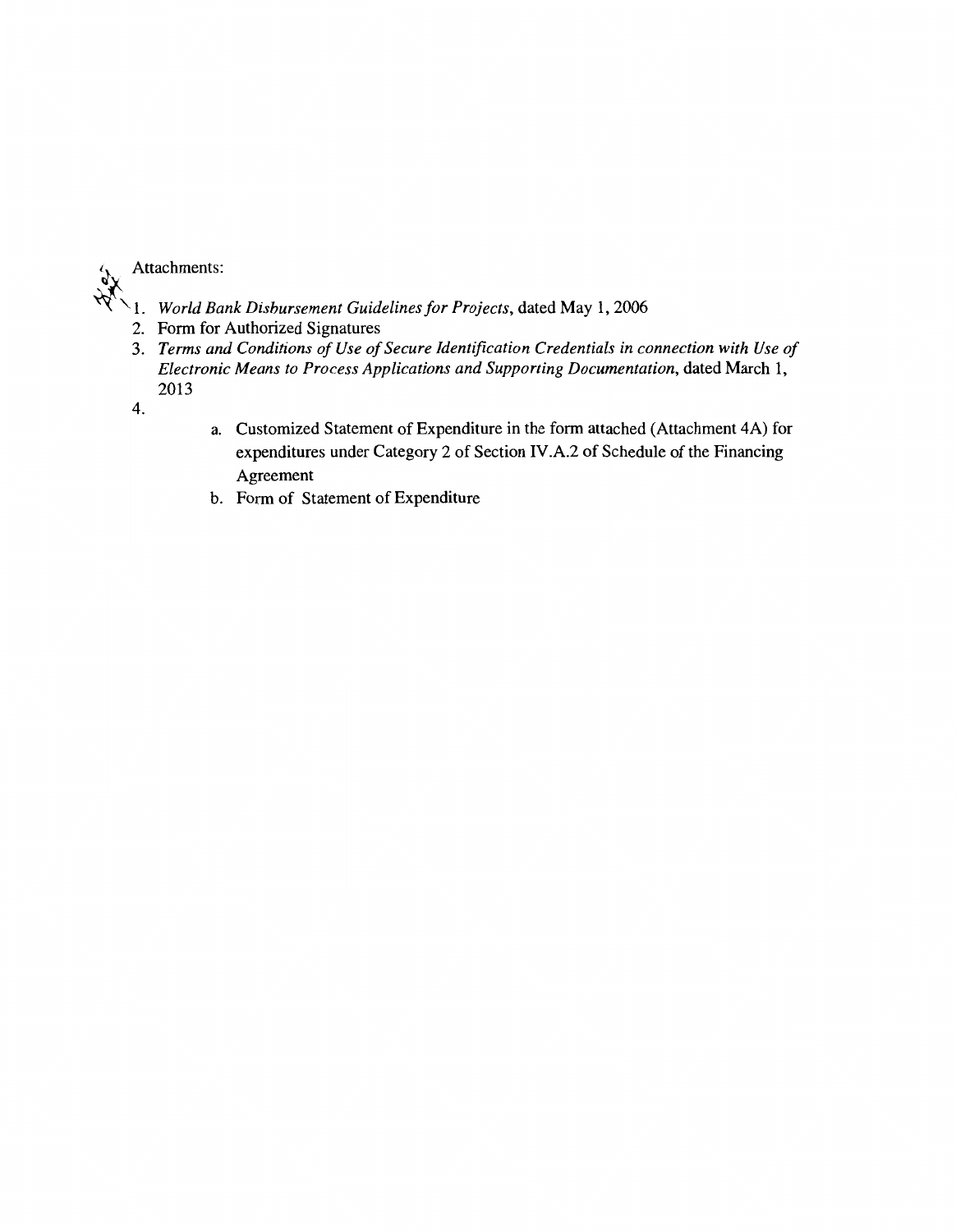#### **Attachment 2**

Form of Authorized Signatory Letter [Letterhead] Ministry of Finance [Street address] [City] [Country]

The World Bank 1818 **H** Street, N.W. Washington, D.C. 20433 United States of America

Attention: [Country Director]

#### **Republic of Cote d'Ivoire: IDA Credit No. \_\_ \_ Transport Sector Modernization and Corridor Trade Facilitation Project Additional Instructions: Disbursement**

I refer to the Financing Agreement ("Agreement") between the International Development Association (the "Association") and Republic of Guinea (the "Recipient"), dated \_\_\_ ., providing the above Financing. For the purposes of Section 2.03 of the General Conditions as defined in the Agreement, any  $\frac{1}{2}$  [one] of the persons whose authenticated specimen signatures appear below is authorized on behalf of the Recipient to sign applications for withdrawal [and applications for a special commitment] under this Financing.

For the purpose of delivering Applications to the Association, <sup>2</sup>[each] of the persons whose authenticated specimen signatures appears below is authorized on behalf of the Recipient, acting <sup>3</sup>[individually] <sup>4</sup>[jointly], to deliver Applications, and evidence in support thereof on the terms and conditions specified by the Association.

 $<sup>5</sup>[This confirms that the Recipient is authorizing such persons to accept Secure]$ </sup> Identification Credentials (SIDC) and to deliver the Applications and supporting documents to

[DATE]

<sup>&</sup>lt;sup>1</sup> Instruction to the Recipient: Stipulate if more than one person needs to sign Applications, and how many or which positions, and if any thresholds apply. *Please delete this footnote in final letter that is sent to the Association.* 

<sup>2</sup>Instruction to the Recipient: Stipulate if more than one person needs to *jointly* sign Applications, if so, please indicate the actual number. *Please delete this footnote in final letter that is sent to the Association.* 

<sup>3</sup> Instruction to the Recipient: Use this bracket if any one of the authorized persons may sign; if this is not applicable, please delete. *Please delete this footnote in final letter that is sent to the Association.* 

<sup>4</sup> Instruction to the Recipient: Use this bracket only if several individuals must jointly sign each Application; if this is not applicable, please delete. *Please delete this footnote in final letter that is sent to the Association.*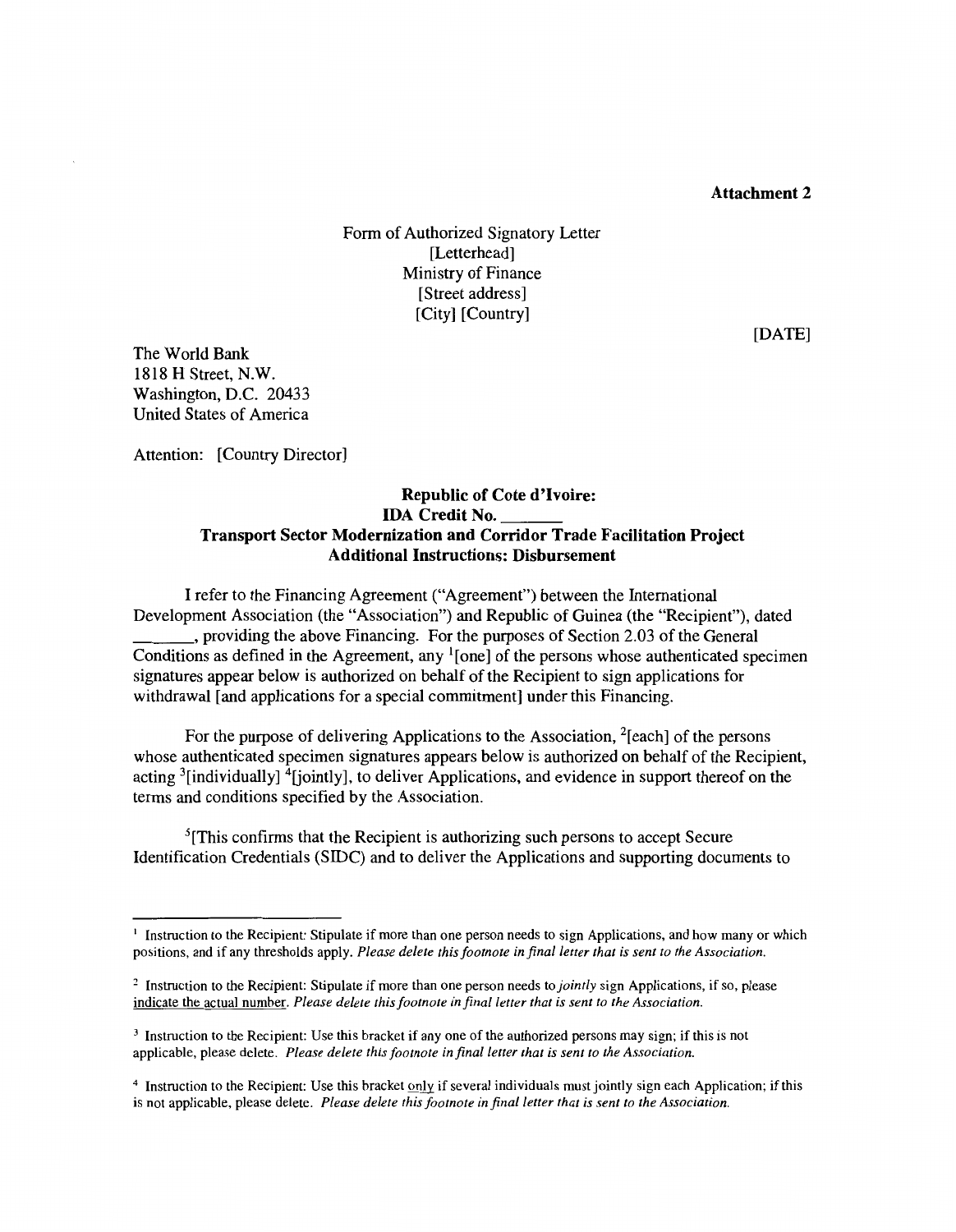the Association by electronic means. In full recognition that the Association shall rely upon such representations and warranties, including without limitation, the representations and warranties contained in the *Terms and Conditions of Use of Secure Identification Credentials in connection with Use of Electronic Means to Process Applications and Supporting Documentation* (''Terms and Conditions of Use of SIDC"), the Recipient represents and warrants to the Association that it will cause such persons to abide by those terms and conditions.]

This Authorization replaces and supersedes any Authorization currently in the Association records with respect to this Agreement.

| [Name], [position] | Specimen Signature: |
|--------------------|---------------------|
| [Name], [position] | Specimen Signature: |
| [Name], [position] | Specimen Signature: |

Yours truly,

I signed I

[Position]

<sup>5</sup> Instruction to the Recipient: Add this paragraph if the Recipient wishes to authorize the listed persons to accept Secure Identification Credentials and to deliver Applications by electronic means; if this is not applicable, please delete the paragraph. *Please delete this footnote in final letter that is sent to the Association.*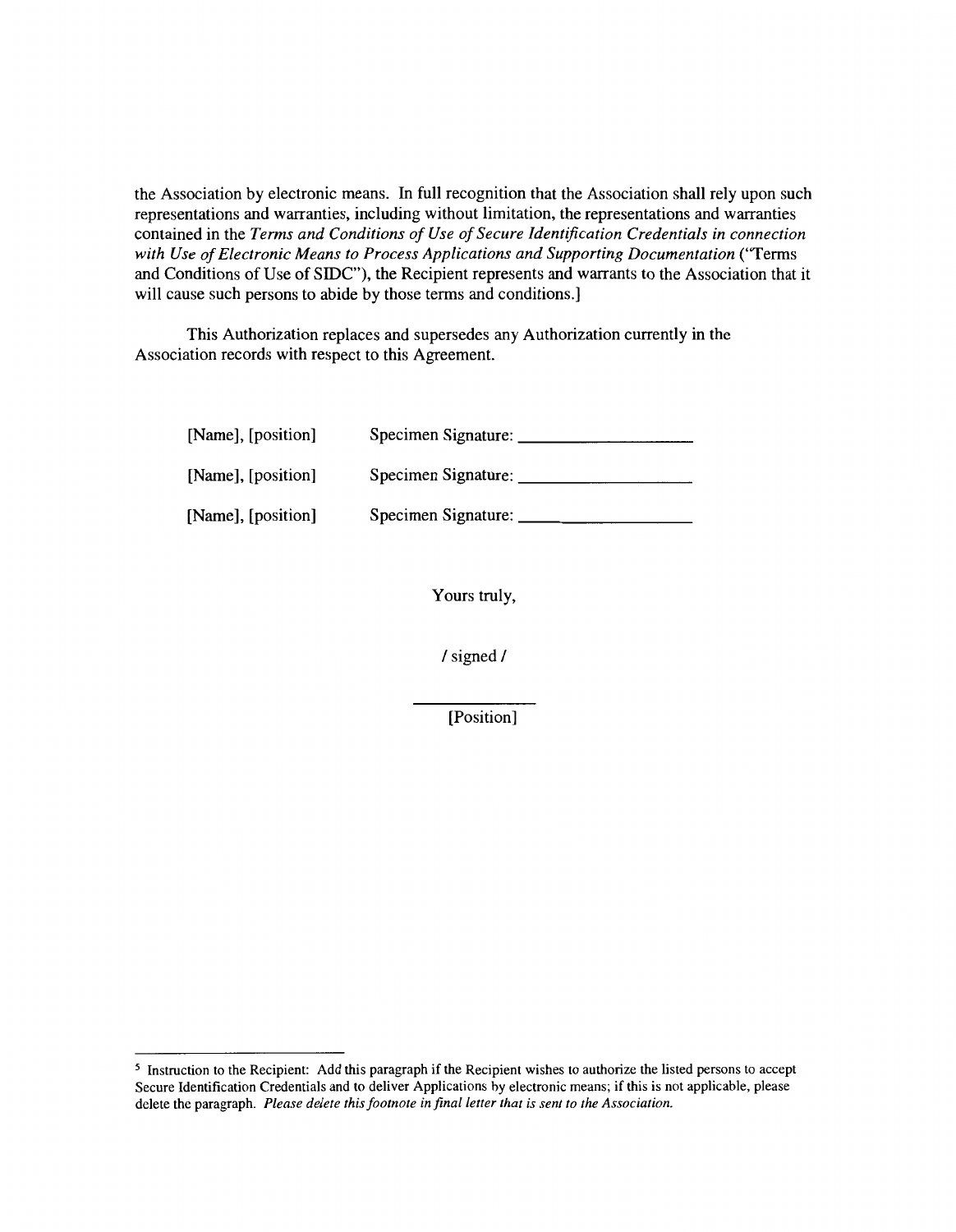#### Attachment 3

#### Terms and Conditions of Use of Secure Identification Credentials in connection with Use of Electronic Means to Process Applications and Supporting Documentation

March 1, 2013

The World Bank  $(Bank)^6$  will provide secure identification credentials (SIDC) to permit the Borrower<sup>7</sup> to deliver applications for withdrawal and applications for special commitments under the Agreement(s) and supporting documentation (such applications and supporting documentation together referred to in these Terms and Conditions of Use as Applications) to the Bank electronically, on the terms and conditions of use specified herein.

SIDC can be either: (a) hardware-based (Physical Token), or (b) software-based (Soft Token). The Bank reserves the right to determine which type of SIDC is most appropriate.

#### **Identification of Users.**

- 1. The Borrower will be required to identify in a completed Authorized Signatory Letter (ASL) duly delivered to and received by the Bank each person who will be authorized to deliver Applications. The Bank will provide SIDC to each person identified in the ASL (Signatory), as provided below. The Borrower shall also immediately notify the Bank if a Signatory is no longer authorized by the Borrower to act as a Signatory.
- 2. Each Signatory must register as a user on the Bank's Client Connection (CC) website (https://clientconnection.worldbank.org) prior to receipt of his/her SIDC. Registration on CC will require that the Signatory establish a CC password (CC Password). The Signatory shall not reveal his/her CC Password to anyone or store or record the CC Password in written or other form. Upon registration as a CC user, the Signatory will be assigned a unique identifying account name.

#### B. Initialization of SIDC.

1. Prior to initialization of SIDC by a Signatory, the Signatory will acknowledge having read, understood and agreed to be bound by these Terms and Conditions of Use.

<sup>&</sup>lt;sup>6</sup> "Bank" includes IBRD and IDA.<br><sup>7</sup> "Borrower" includes the borrower of an IBRD loan, IDA credit, or Project Preparation Facility advance and the recipient of a grant.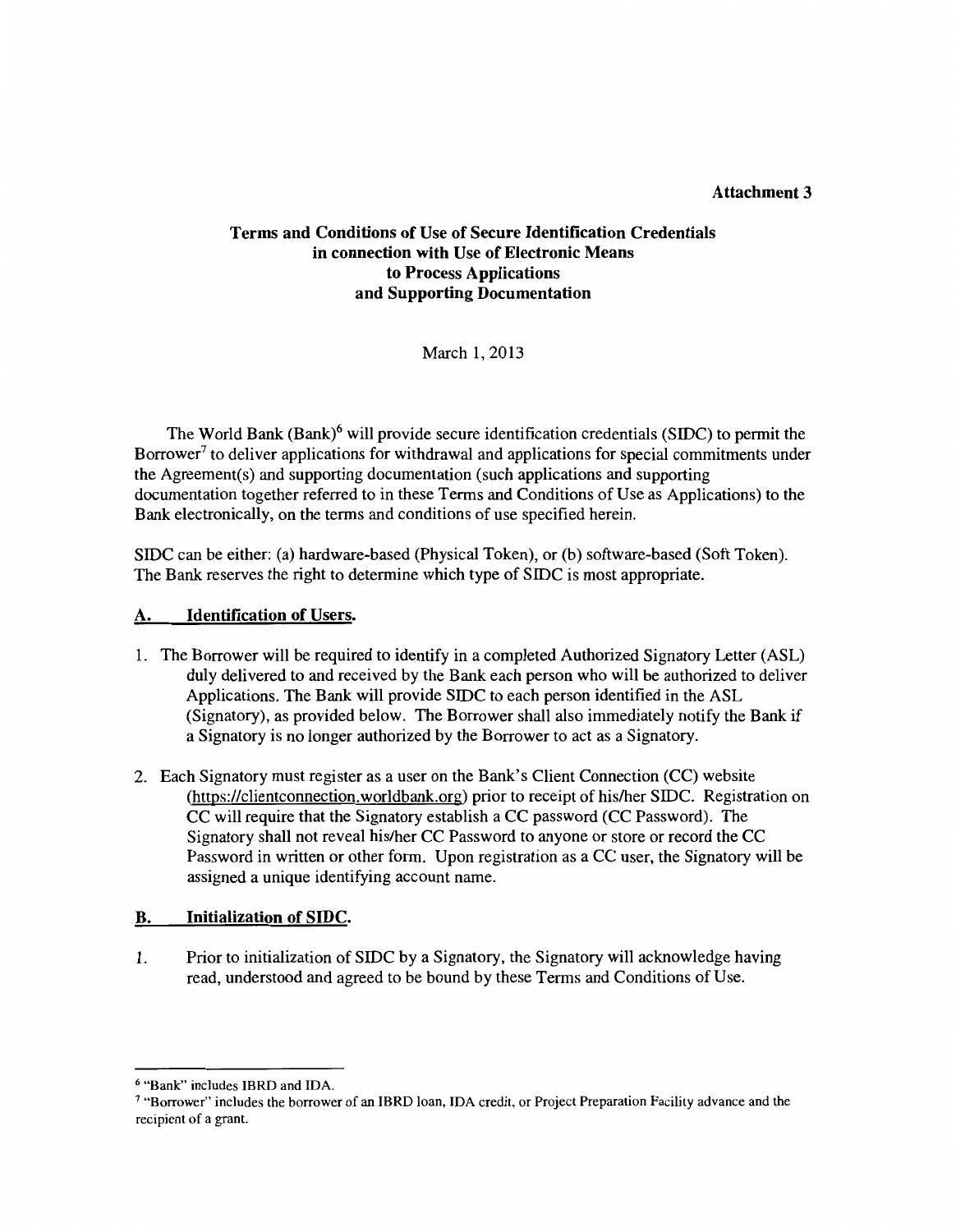- 2. Where a Physical Token is to be used, promptly upon receipt of the Physical Token, the Signatory will access CC using his/her account name and CC Password and register his/her Physical Token and set a personal identification number (PIN) to be used in connection with the use of his/her Physical Token, after which the Physical Token will be initialized for use by the Signatory exclusively for purposes of delivering Applications. Where a Soft Token is to be used, the Signatory will access CC using his/her account name and CC Password and set a personal identification number (PIN) to be used in connection with the use of his/her Soft Token, after which the Soft Token will be initialized for use by the Signatory exclusively for purposes of delivering Applications. Upon initialization of the SIDC, the Signatory will be a "SIDC User". The Bank will maintain in its database a user account (Account) for each SIDC User for purposes of managing the SIDC of the SIDC User. Neither the Borrower nor the SIDC User will have any access to the Account.
- 3. Prior to first use of the SIDC by the SIDC User, the Borrower shall ensure that the SIDC User has received training materials provided by the Bank in use of the SIDC.

#### C. Use of SIDC.

- I. Use of the SIDC is strictly limited to use in the delivery of Applications by the SIDC User in the manner prescribed by the Bank in the Agreement(s) and these Terms and Conditions. Any other use of the SIDC is prohibited.
- 2. The Bank assumes no responsibility or liability whatsoever for any misuse of the SIDC by the SIDC User, other representatives of the Borrower, or third parties.
- 3. The Borrower undertakes to ensure, and represents and warrants to the Bank (such representation and warranty being expressly relied upon by the Bank in granting SIDC) that each SIDC User understands and will abide by, these Terms and Conditions of Use, including without limitation the following:

#### 4. *Security*

4.1. The SIDC User shall not reveal his/her PIN to anyone or store or record the PIN in written or other form.

4.2. The SIDC User shall not allow anyone else to utilize his/her SIDC to deliver an Application to the Bank.

4.3. The SIDC User shall always logout from CC when not using the system. Failure to logout properly can create a route into the system that is unprotected.

4.4. If the SIDC User believes a third party has learned his/her PIN or has lost his/her Physical Token he/she shall immediately notify clientconnection@worldbank.org.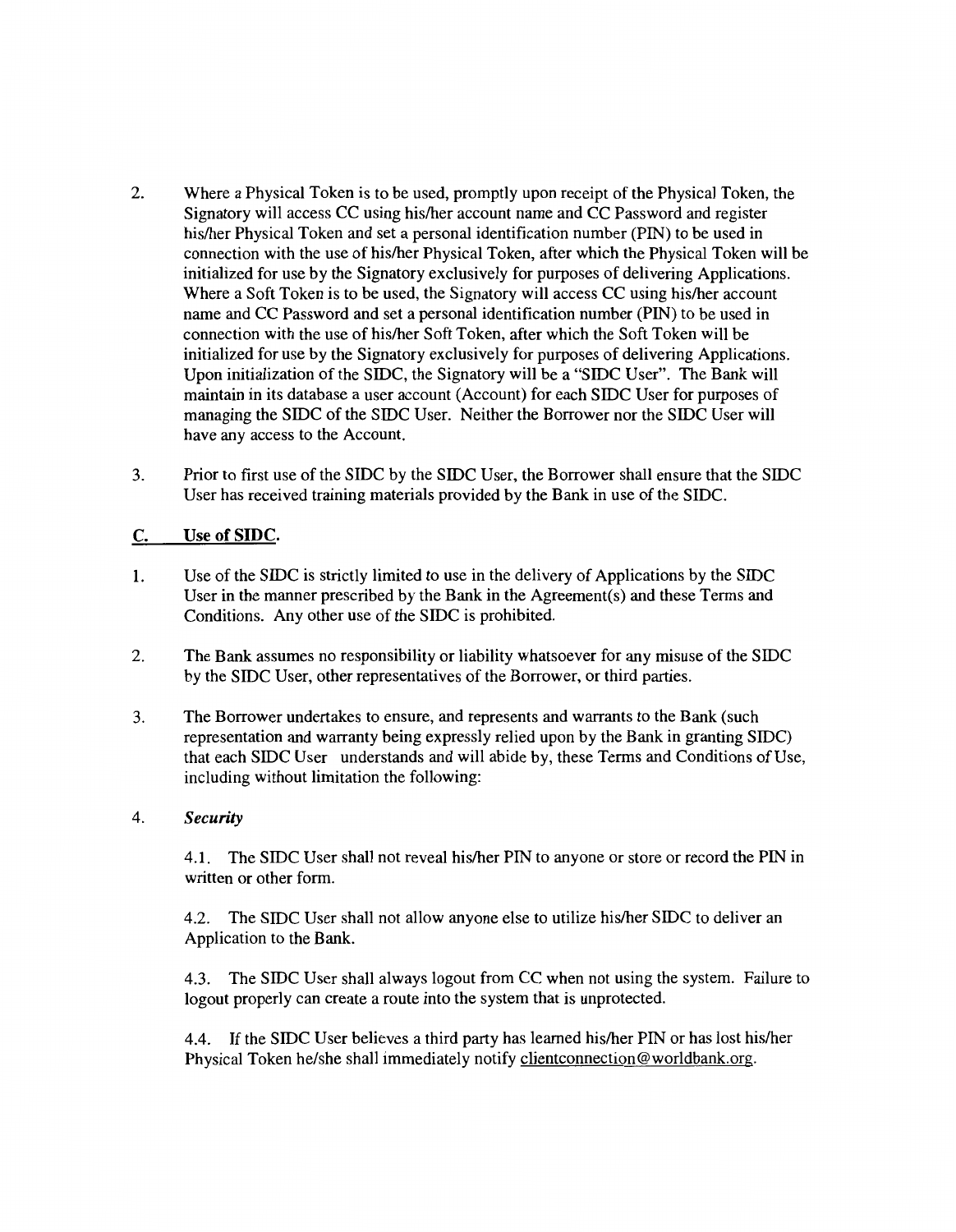4.5. The Borrower shall immediately notify the Bank at clientconnection@worldbank.org of any lost, stolen or compromised SIDC, and take other reasonable steps to ensure such SIDC are disabled immediately.

#### 5. *Reservation of Right to Disable SIDC*

5.1. The Borrower shall reserve the right to revoke the authorization of a SIDC User to use a SIDC for any reason.

5.2. The Bank reserves the right, in its sole discretion, to temporarily or permanently disable a SIDC, de-activate a SIDC User's Account or both.

#### 6. *Care of Physical Tokens*

6.1. Physical Tokens will remain the property of the Bank.

6.2. The Bank will physically deliver a Physical Token to each Signatory designated to receive one in a manner to be determined by and satisfactory to the Bank.

6.3. Physical Tokens contain delicate and sophisticated instrumentation and therefore should be handled with due care, and should not be immersed in liquids, exposed to extreme temperatures, crushed or bent. Also, Physical Tokens should be kept more than five (5) cm from devices that generate electromagnetic radiation (EMR), such as mobile phones, phone-enabled PD As, smart phones and other similar devices. Physical Tokens should be carried and stored separate from any EMR device. At close range (less than 5 cm), these devices can output high levels of EMR that can interfere with the proper operation of electronic equipment, including the Physical Token.

6.4. Without derogating from these Terms and Conditions of Use, other technical instructions on the proper use and care of Physical Tokens are available at http://www.rsa.com.

#### 7. *Replacement*

7.1. Lost, damaged, compromised (in terms of 4.5, above) or destroyed Physical Tokens will be replaced at the expense of the Borrower.

7 .2. The Bank reserves the right, in its sole discretion, not to replace any Physical Token in the case of misuse, or not to reactivate a SIDC User's Account.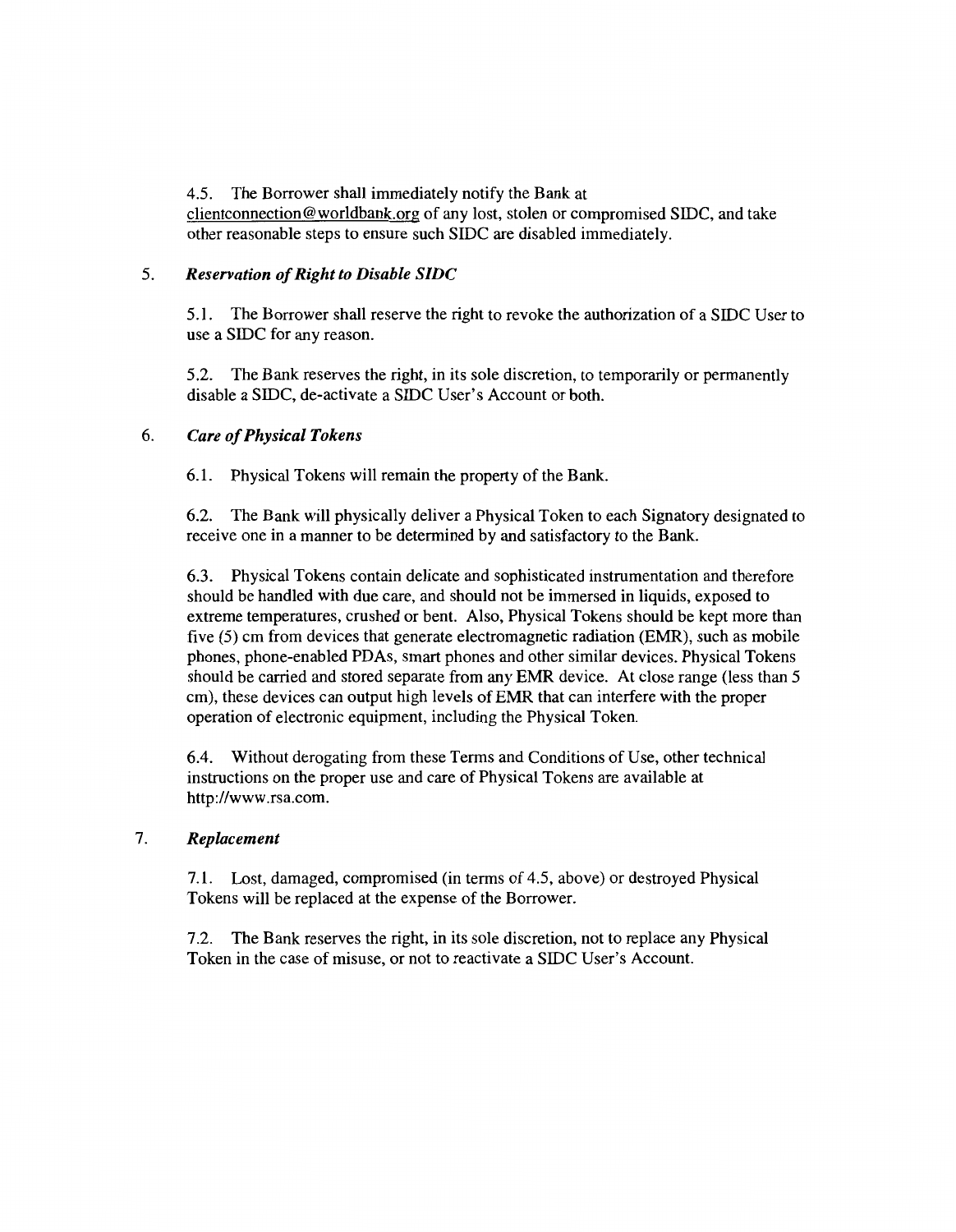#### **Attachment 4A**

#### The World Bank

#### **APPLICATION FOR WITHDRAWAL**

### STATEMENT OF EXPENDITURES - CUSTOMIZED (SOE)<sup>8</sup>

**TRUCK RENEWAL SCHEME** 

Category No.

| 1        | $\mathbf{2}$                          | 3                                                                     | 4                                                                         | 5                                                    | 6                                                                                                                                           | 7          | 8                                                               | 9                                                               | 1<br>0          | 1<br>1  |
|----------|---------------------------------------|-----------------------------------------------------------------------|---------------------------------------------------------------------------|------------------------------------------------------|---------------------------------------------------------------------------------------------------------------------------------------------|------------|-----------------------------------------------------------------|-----------------------------------------------------------------|-----------------|---------|
| Item No. | Name and<br>Address of<br>Beneficiary | <b>Truck</b><br>Renewal<br>Agreement<br>No. & Date<br>(or other ref.) | <b>Brief</b><br>Descripti<br>on of<br><b>Truck</b><br>Renewal<br>Activity | Currency and Total Amount of Truck Renewal Financing | Total<br>amoun<br>t<br>Truck<br>Renew<br>al<br>payme<br>nt<br>reques<br>t<br>covere<br>d by<br>applica<br>tion<br>(net of<br>retenti<br>on) | ৰ<br>Elia. | Paym<br>ent<br>requ<br>est<br>Eligib<br>le for<br>Finan<br>cing | Amount<br>Paid<br>From<br>Designa<br>ted<br>Account<br>(if any) | Date of Payment | Remarks |
|          |                                       |                                                                       |                                                                           |                                                      |                                                                                                                                             |            |                                                                 |                                                                 |                 |         |

<sup>&</sup>lt;sup>8</sup> Supporting documents for this Customized SOE retained at: (insert location)

 $\overline{\phantom{a}}$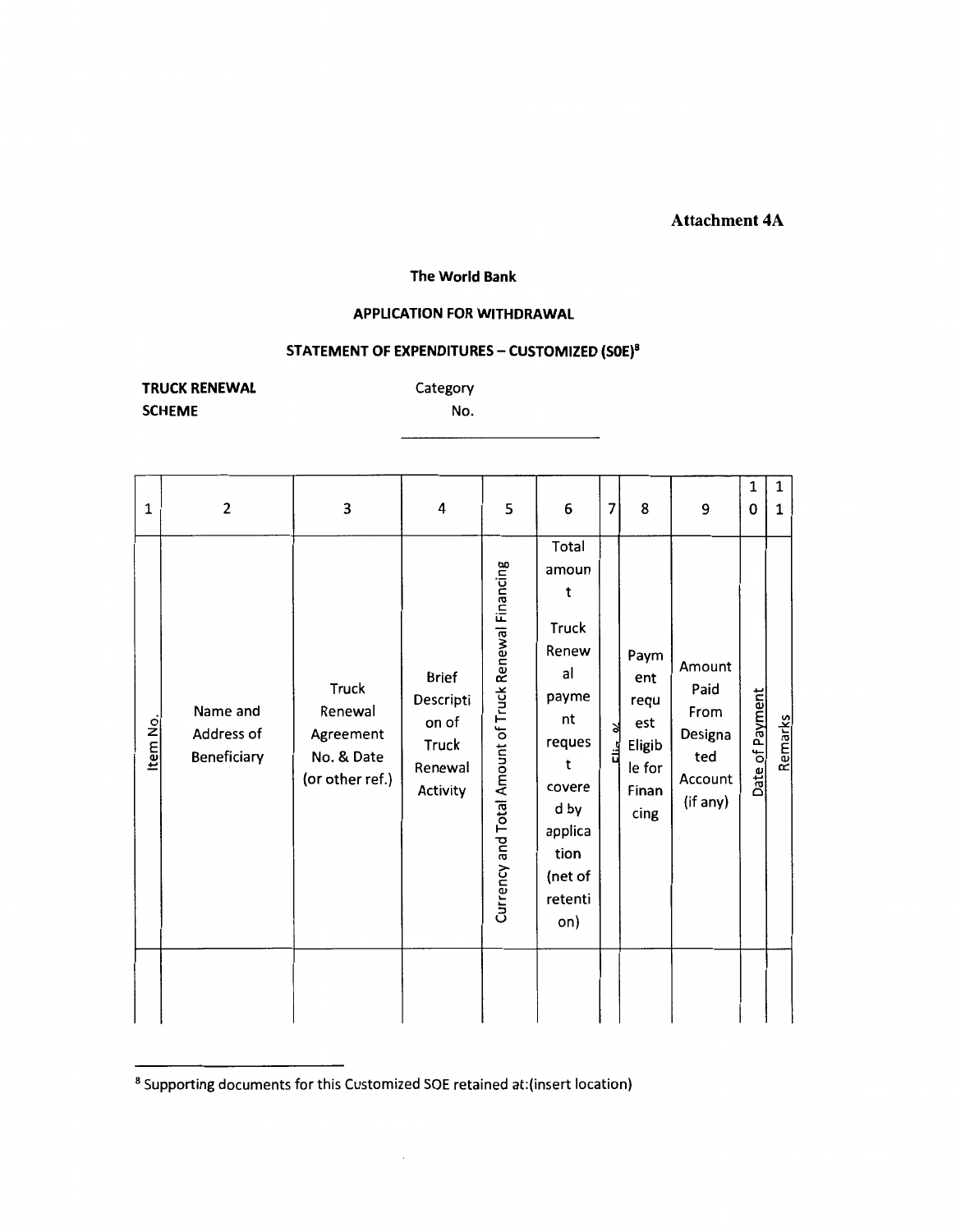